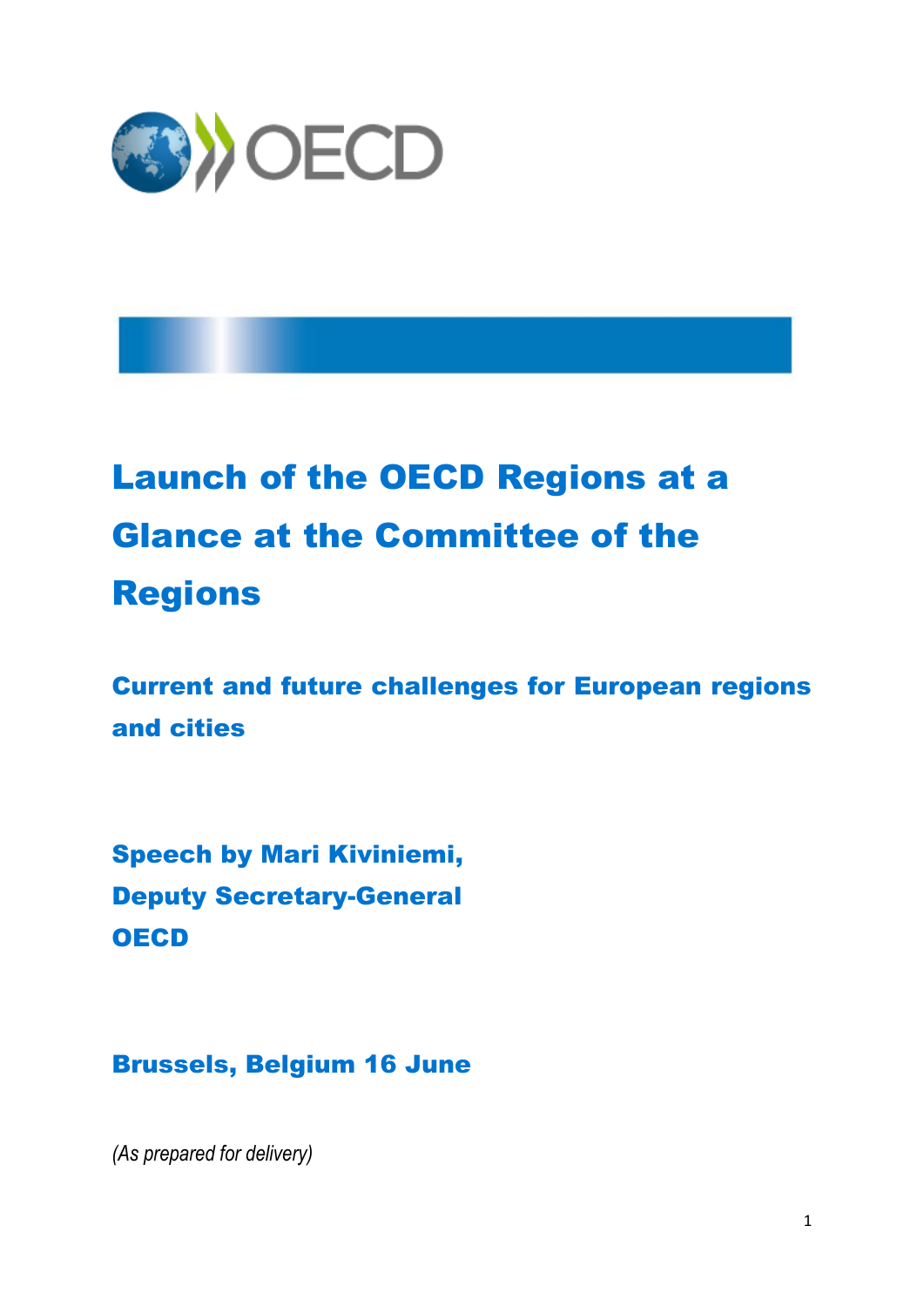#### **Welcome Remarks**

- Dear President Markkula, Ladies and Gentlemen,
- Thank you for the invitation to intervene at the **Committee of Regions Plenary Session** to discuss the challenges for local and regional authorities and their contribution to national prosperity, and in particular to present our OECD publication **Regions at a Glance 2016.**
- $\bullet$  This is our 6<sup>th</sup> edition of Regions at a Glance, which presents for the first time a comprehensive picture of well-being in all OECD regions and also new indicators on how competencies are allocated and co-ordinated across levels of governments.
- Past editions have delivered new indicators on metropolitan areas (2013) regional competitiveness (2011) and regional innovation (2009).

## **Current and future challenges for regions and cities**

- We have been reminded in recent months just how small and connected our troubled world has become: the refugee crisis, climate change, international terrorism, rising inequalities, and the heavy legacy of the economic crisis on jobs… But even as the effects of globalization spread, its impacts are always bound to play out locally.
- For policy makers and citizens alike, thinking globally increasingly requires us to look hard at the many different local realities within and across countries that otherwise remain hidden behind national averages. Our data show that disparities in people's living conditions between regions and cities - including those in the same country - are remarkably high.
- But the story is not of unrelenting gloom.
- Regions and cities are already at the heart of innovative solutions of the most pressing challenges and will have an important role to play in pursuing global agendas such as EU2020 and the sustainable development goals (SDGs).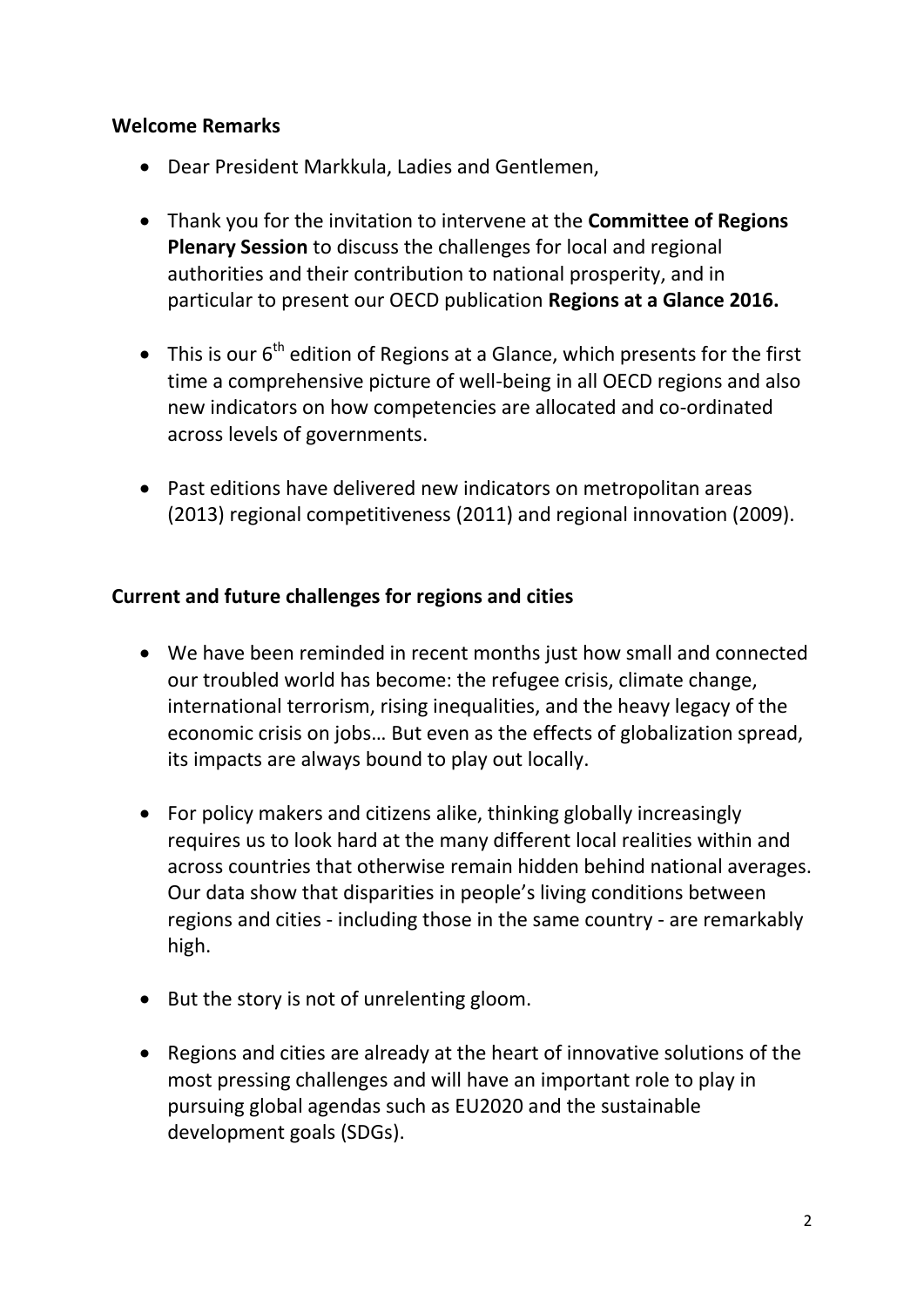- Top-down, one-size-fits-all approaches cannot work for today's challenges and solutions will increasingly come from local and central leaders acting together and engaging citizens and the private sector.
- In my presentation, I'd like to consider **three aspects that are critical to regional and local contributions** to the implementation of these global agendas:
	- 1. **Firstly, considering a full dashboard of indicators that matter for well-being**, including but not limited to economic prosperity, **and that look beyond national averages.**
	- 2. **Secondly**, the need to **engage new stakeholders at all levels of government**; and
	- 3. **Thirdly,** the importance of **improving governance at all levels** to steer and manage the delivery of public policies for inclusive growth.
- This is the focus of the OECD publication **Regions at a Glance 2016** we are launching here today, which provides data and evidence to illustrate these aspects.

## **Geography matters for well-being**

- Regions are generators of well-being through access to quality services and infrastructure, improving labour market conditions, connecting houses to jobs, fighting poverty and social exclusion, and creating inclusive institutions.
- Our report **Regions at a Glance 2016** delivers a comprehensive picture in this respect. It measures **395 regions in 34 countries on 11 well-being dimensions**, those that shape people's material conditions (income, jobs and housing), their quality of life (health, education, access to services, environment, safety, civic engagement and governance) and, for the first time, citizens' self-evaluation of social support network and life satisfaction.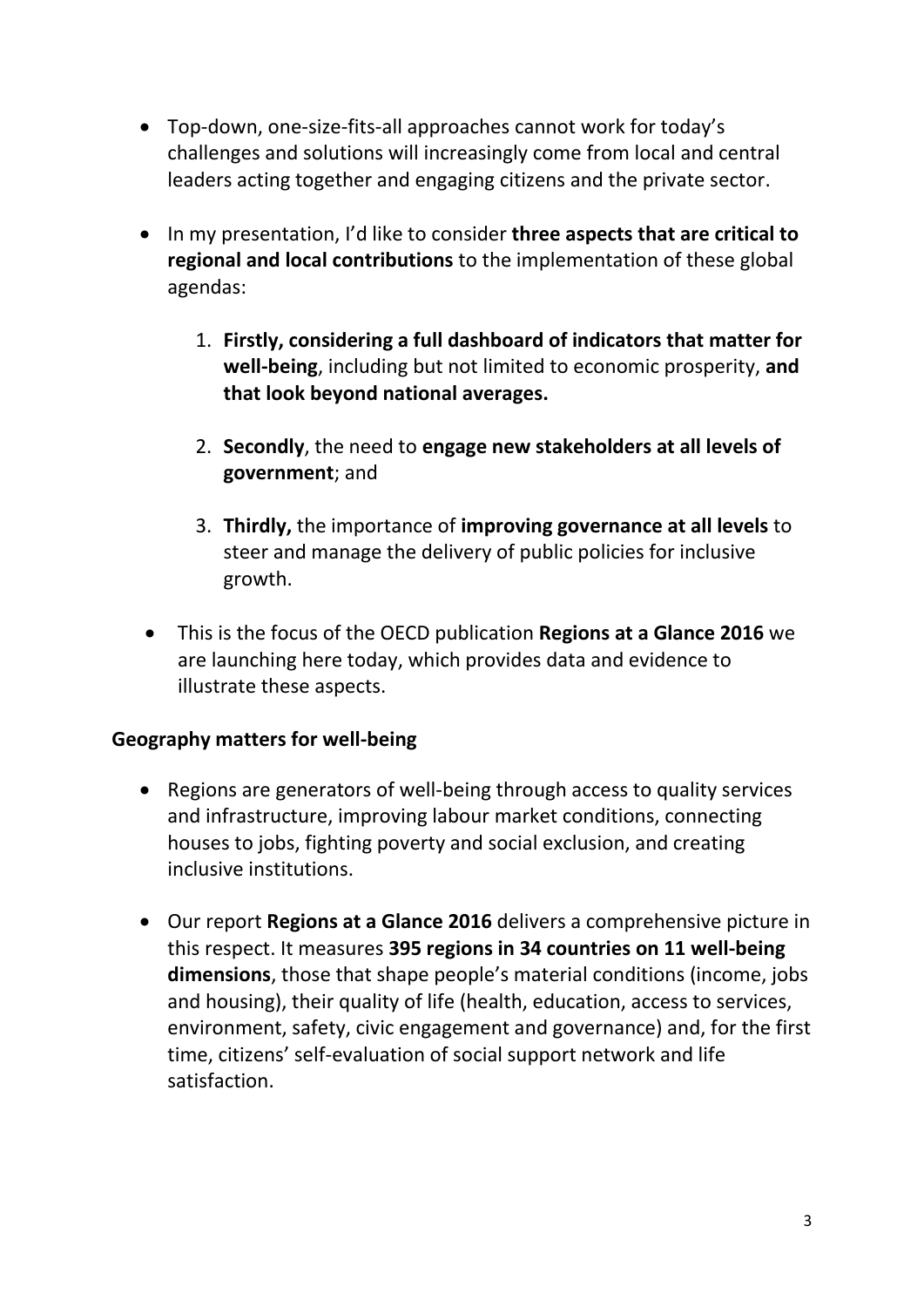• I invite you to visit the interactive website **How's life where you are** [\(www.oecdregionalwellbeing.org\)](http://www.oecdregionalwellbeing.org/) – which has been just updated where you can compare how your region fares among all the OECD regions, in which areas progress has been made, and what the main weaknesses are.

## **Indicators, data and what they tell us about regional disparities**

- **So to start off with, what does this data tell us?**
- Gaps between regions keep growing not only in GDP per capita but also in disposable income, safety and air pollution, while gaps have decreased in education and broadband connection.
- When we consider together income, jobs and health outcomes we find that regional disparities are consistently starker than those in disposable income only.
- **As you can see on in Graph 1**, in Belgium, Germany, Italy, the Netherlands, Slovenia, the Slovak Republic and Spain the regional difference in income, jobs and health together is at least twice the regional difference in just income.
- It means that well-being outcomes **"compound"** in space, and policies that tackle the different dimensions of well-being can have a positive impact on economic prosperity.
- Moreover, **as shown in Graph 2**, inequalities are large not only between regions, but also within regions. For example, the income inequality in the region of Andalusia (Spain) is close to the level of Australia, while income inequality in Navarra is close to that of Sweden.<sup>1</sup>
- Beyond income, there is a **20-year gap in life expectancy between neighbourhoods in London**; this is more than **twice the 8-year gap among OECD countries**.

**.** 

<sup>1</sup> Gini index Andalusia = 0.34 and Navarra = 0.29 (year 2014). Gini index Australia = 0.34 and Sweden 0.28. Please note that the Gini indices of Ceuta and Melilla are above 0.38 but being very small regions we preferred not to include them.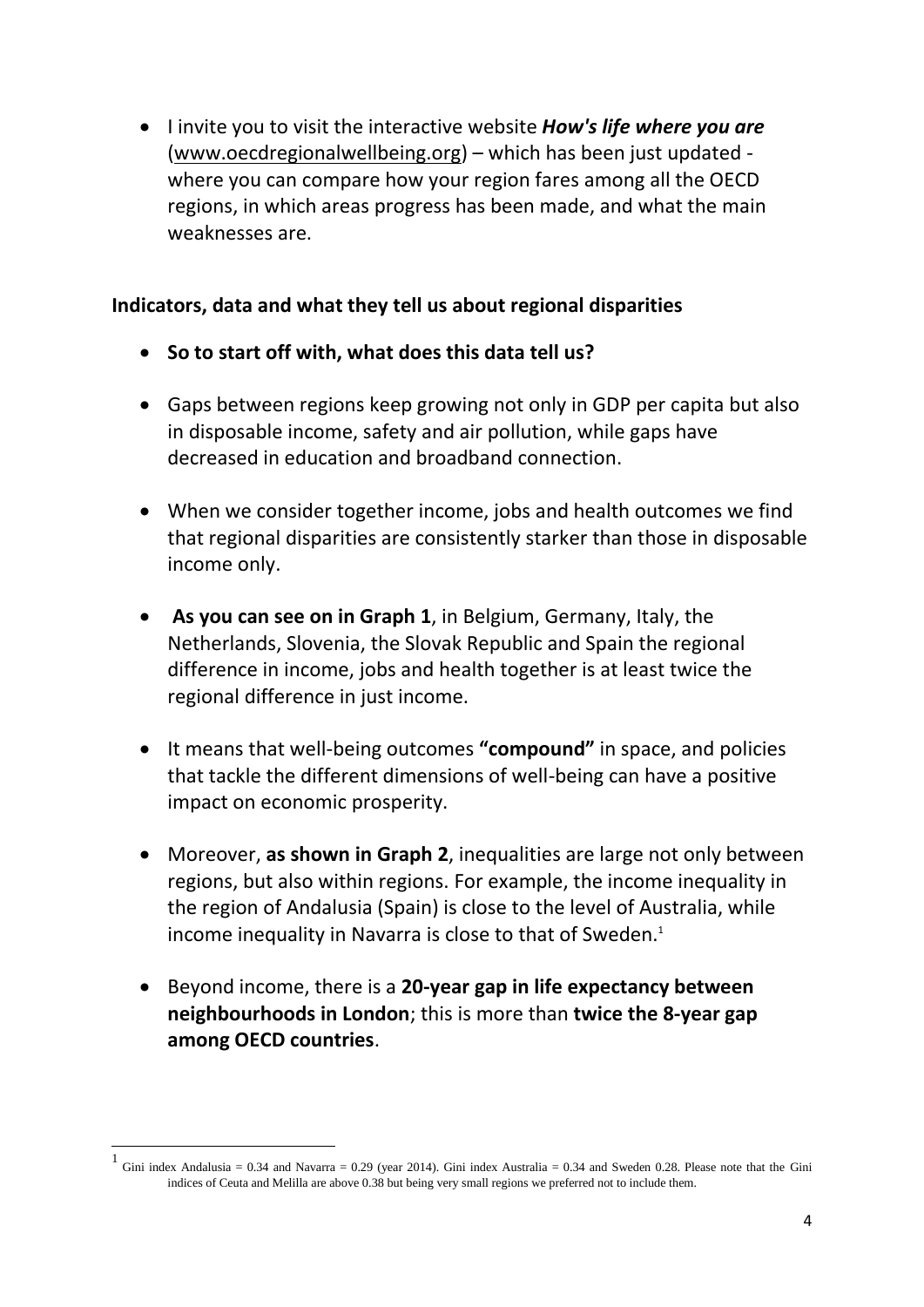- Since the economic crisis of 2008, many regions are still struggling to increase the productivity of firms and people.
- They are also struggling to restore employment. Here again, disparities between regions are stark. **As shown in Graph 3**, there is a 20 percentage point difference between regional unemployment rates in Italy, Turkey and Spain. This is comparable to the gap between the national unemployment rate of Greece and that of Norway.
- Traditionally relatively few regions have led national job creation.
- On average, regions that concentrated 20% of OECD employment in 2000 have created **one-third of the overall employment growth in the period 2000-14** and 50% or more in the **Czech Republic, Estonia, Hungary, Korea and Poland**.
- But even before the economic crisis, global productivity has been sluggish and economic growth is projected to remain low.<sup>2</sup> Our analysis shows that economic growth is very concentrated in a few regions, a majority of them large metropolitan areas.
- But economic growth can also restart from the **catching-up of many small regions**. These face different challenges to raise productivity.
- To begin with, the **ageing and demographic change** has an enormous economic, social and fiscal impact.
- In the past 15 years, the elderly population in OECD countries has increased more than **5 times as much as the rest of the population**.
- **This is particularly a rural problem, as is illustrated by Graph 4.**
- In 2014, the elderly dependency rate was higher **in rural than in urban regions in 26 out of 33 OECD countries**. And rural regions lost on average 11 people per 10 000 population through domestic migration between 2011 and 2013.
- We need to find innovative local solutions on housing, mobility, environment or health.

 $\overline{\phantom{a}}$ 

 $2$  Productivity growth in the OECD area has been below 0.5% in the period 2000-13.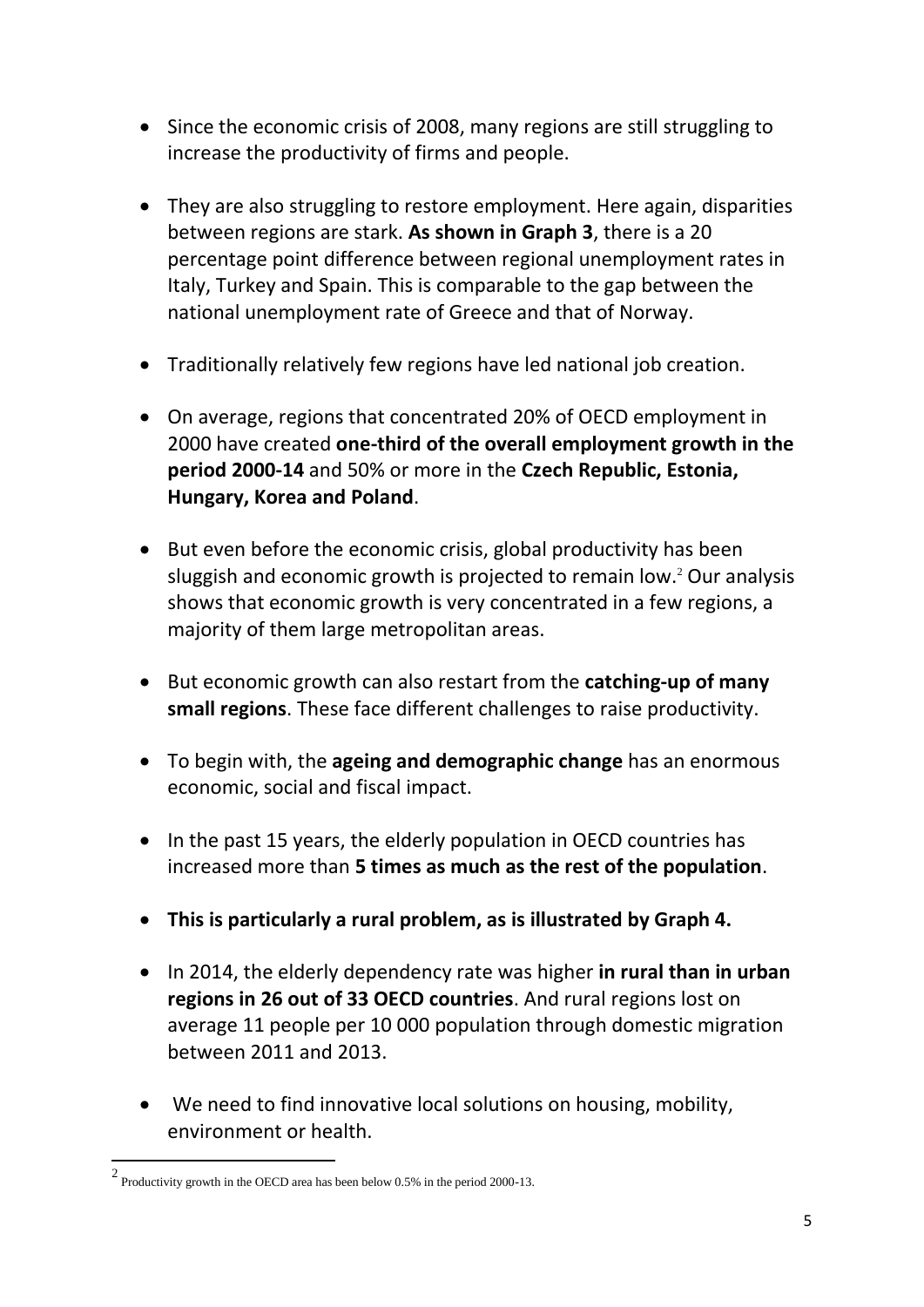- In a nutshell, productivity in regions and cities is directly connected with **aspects that have a strong impact on people's well-being**.
- The forthcoming publication **OECD Regional Outlook (October 2016)** will provide further evidence on regional productivity dynamics and how to help regions "catch up".

## **Fostering citizen engagement through regional and local leadership**

- Secondly, **many stakeholders need to be engaged, including the people living in the world's cities,** in order to realise the full potential of each country and deliver on strategic global objectives.
- Metropolitan areas, home to about half of the OECD population, are critical to the economic prosperity of countries, contributing to 62% of GDP growth of the OECD area in the period 2000-13.
- But they also host great inequality in the quality of goods and services provided, and the opportunities for their citizens.
- In 2014, **53% of the OECD urban population was exposed to levels of air pollution** higher than those recommended by the World Health Organisation. If unchecked, these disparities will grow as urbanisation continues in OECD countries.
- **Local governments can also play a major role** in federating different constituencies around common policy objectives, taking a holistic approach to enhancing the complementarity between policy sectors and ensure that cities are inclusive, sustainable and safe.
- Having data and sharing knowledge will help mobilise citizens to a larger extent, as recently stated in the EU "Pact of Amsterdam".<sup>3</sup>
- **Well-being indicators can help rally behind strategic objectives**.

<sup>&</sup>lt;sup>3</sup><br><sup>3</sup> Establishing the Urban Agenda for the EU 'Pact of Amsterdam'. Agreed at the Informal Meeting of EU Ministers Responsible for Urban Matters on 30 May 2016 in Amsterdam. The Netherlands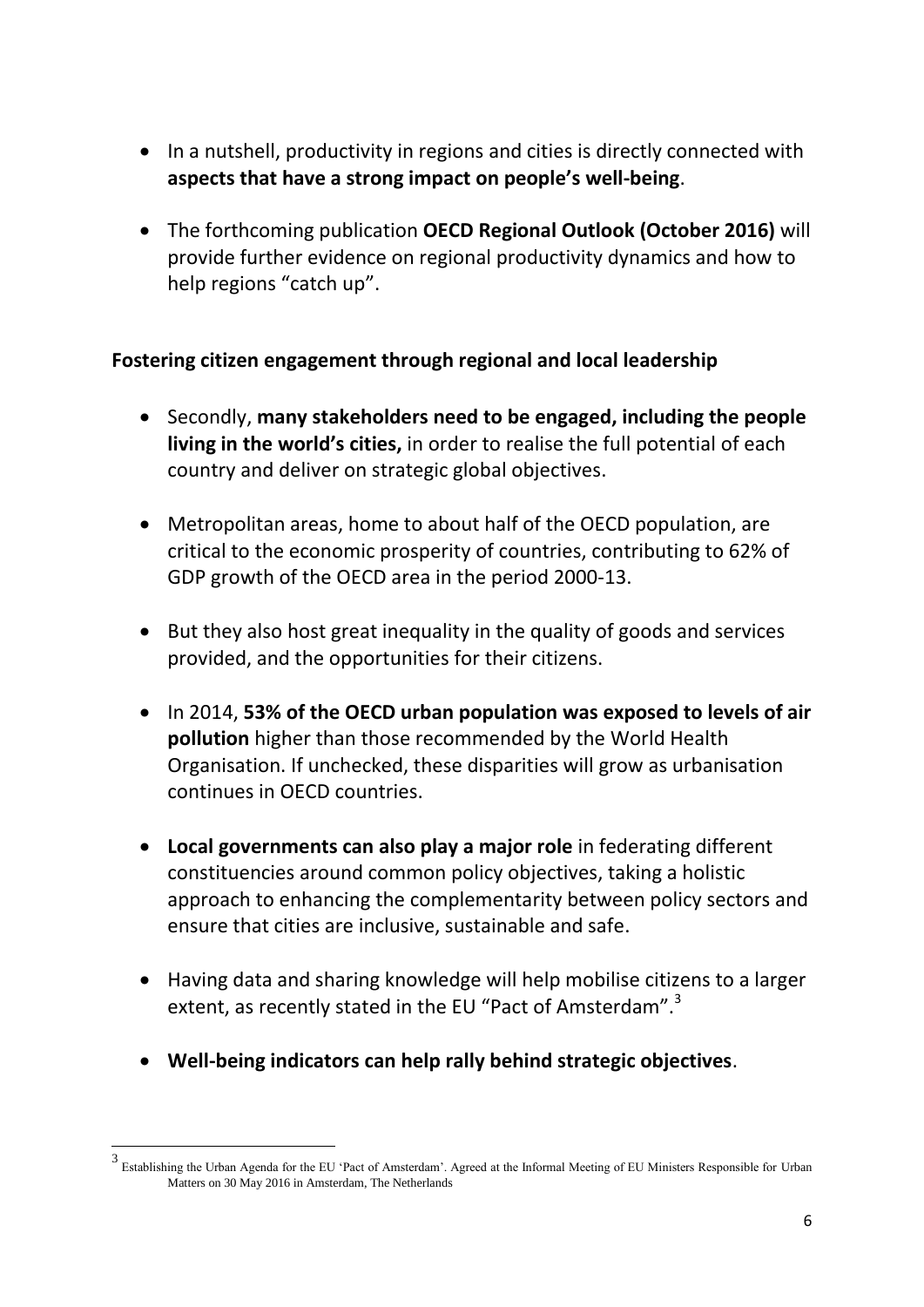- Many regional and local authorities are already using them to engage a broad spectrum of stakeholders (civil society, private sector, research institutions) to identify local priorities, target what is most important for a community, and monitor results.
- Regions and cities' policies to address pressing challenges in an integrated manner can "trickle up" to inform national policies or global best practice.
- The OECD is documenting cities and regions' contribution to inclusive growth. Meaning, economic growth that creates opportunity for all segments of the population.
- We will discuss these results in November in Paris, where mayors from around the world will participate at the second **Inclusive Growth in Cities Campaign meeting** to increase awareness of rising inequalities and empower local governments as leaders in the transition towards more inclusive growth.

#### **Governance to deliver global agendas**

- **Finally and thirdly, good governance is needed**. The challenge going forward is to ensure that all levels of governments are implicated in implementing **better policies for better lives**.
- Regional and local governments control many policy levers for promoting prosperity and well-being, as they carry out around **40% of total public spending in the OECD area and 60% of public investment**.
- **As you can see in Graph 5**, the bulk of this spending, more than 70%, goes to education, health, economic affairs and social expenditure.
- However, local governments operate in a **climate of finance consolidation and cuts in investment**.
- Subnational government investment has decreased by -3.7% in the OECD area between 2007 and 2014. It contracted sharply in Ireland, Iceland, Turkey, Spain and Greece. Also subnational government can't operate alone.